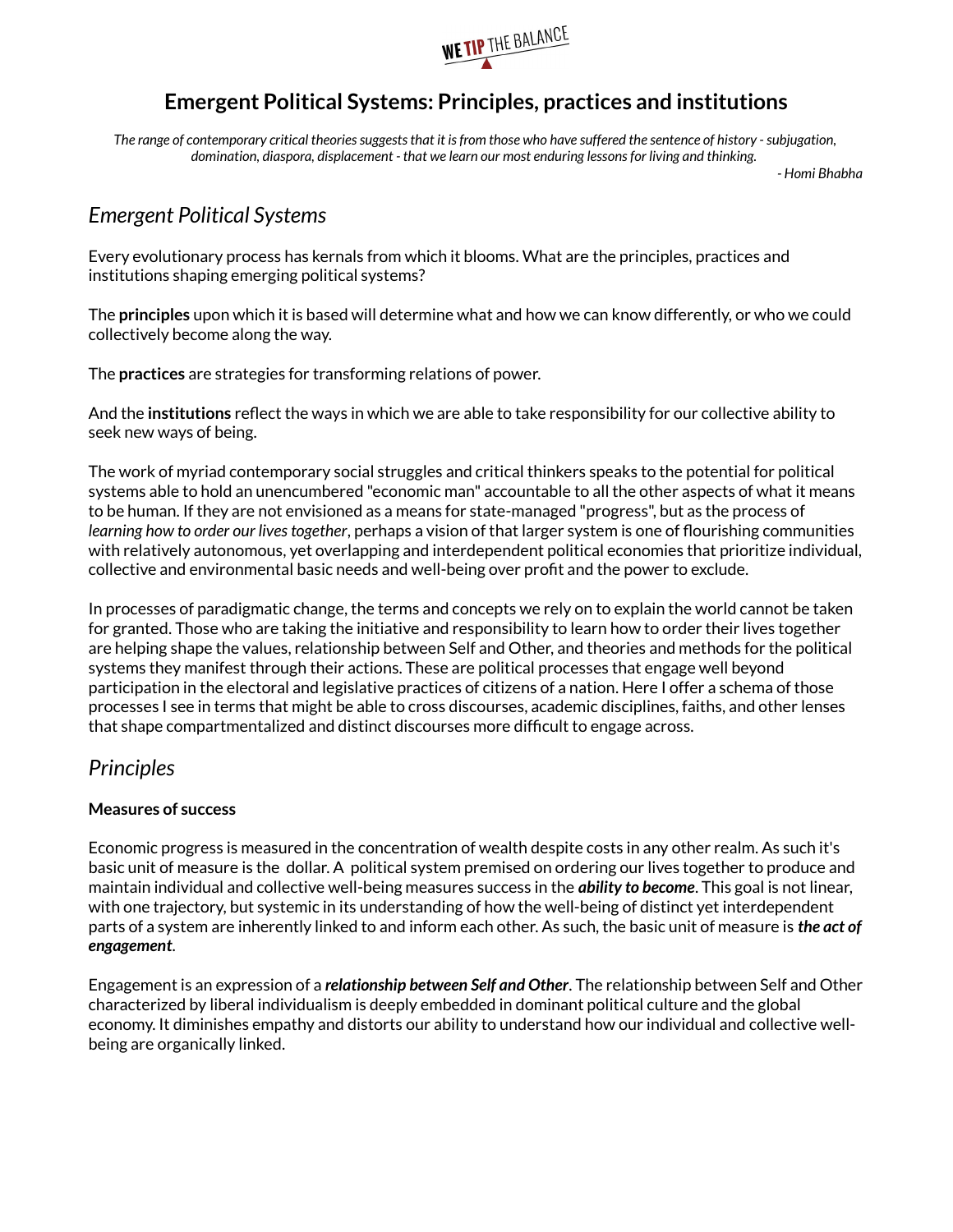Through engagement with others, we shape the world, make mistakes, and learn in the process. One gauge for assessing the order of change (learning, growth) underway is the particular ways that beliefs, understanding and emotional states lead to different choices and behavior. On a larger scale, it is those specific and changing relationships between the Self and Other a culture embodies that shape the building blocks of its future sciences, spiritualities, social systems, and human systems.

If the *quality* of our engagement in relation to the larger systems of which we are a part is not a measure of success, there is no incentive to account for unknowing through learning and growth. It is the unseen tree falling in the forest. As social animals, becoming better able to feel the impacts of our actions, on ourselves and others, need not be understood as a sign that we are making better "progress", or producing lower orders of change. The act of ordering our lives together, that engagement, is the antidote to the single-mindedness of "economic man".

### **Principles of engagement**

It's well accepted in the realm of psychology that when a member of a human system changes their behavior (based on new priorities), it creates instability in the whole system. The shifts in values and priorities that characterize the current moment create an environment of protracted change; complex, ever-evolving, and never-quite-resolved. Conceptions of change in a liberal paradigm, glorified and exemplified by such images as the "American Dream," were not fluid and ever-changing, but were able to portray change itself as evenkeeled, easy, under control, and managed by others. This is perhaps one of the most difficult challenges for those who relish that stability and security. And interestingly, cognitive scientists are discovering underlying differences between liberal and conservative mindset:

Cognitive scientists studying liberals and conservatives are finding deep differences, differences that go well beyond politics. There are traits that are already visible in childhood that predict our adult politics: future liberals are more excited by new experiences, while future conservatives are more focused on safety and cleanliness. Conservative brains also seem to detect a wider range of values including core community-bonding values, while liberals focus on compassion and fairness.

These differences (amplified rather than constructively addressed by the media) suggest effective communication skills, and political practices, for engaging across varying orientations toward change. They also suggest that, given the qualities of the paradigms we are in between, conservatives have good reason to feel unsettled, and an empathetic orientation to these concerns is in order. The table below attempts to characterize some of the qualitative differences between paradigms.

| Old/current      | New/emerging  |
|------------------|---------------|
| Balanced, stable | Unsettled     |
| Equilibrium      | Motion        |
| Complacent       | Engaged       |
| Comfortable      | Courageous    |
| Settled          | Persistent    |
| Established      | Independent   |
| Normalized       | idiosyncratic |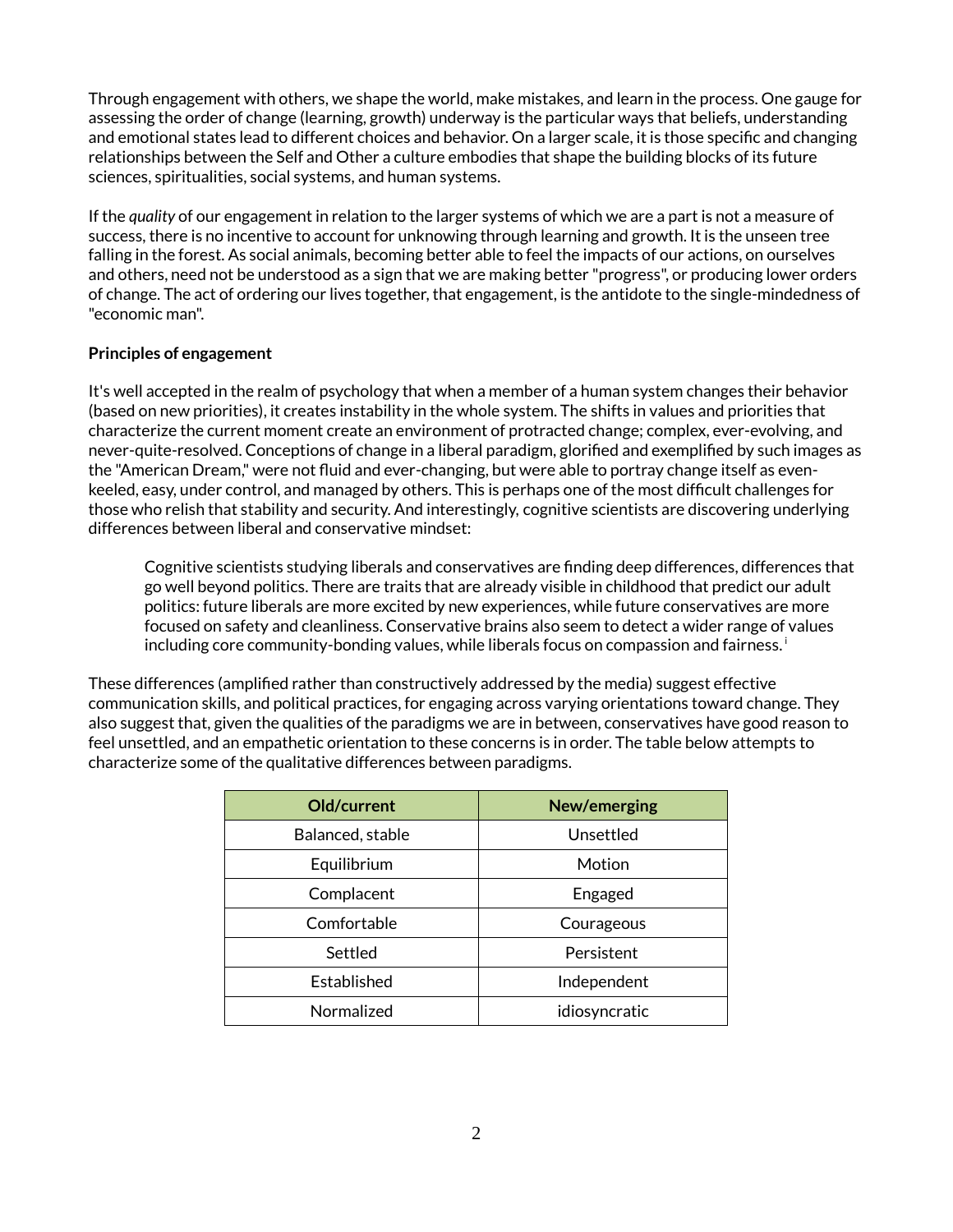In this turbulent terrain the linear, single-mindedness of making progress is a liability. The map here is not a linear one in which one has Arrived or Not Arrived to some degree. It is an environment of *complexity* and *heterodoxy* by design. [I discuss this complexity and heterodoxy emerging on the theoretical level and level of discourse elsewhere.] Other variables that will express this complexity are scale or scope: many projects can simultaneously be local, regional, national and transnational. I think of this principle of engagement as from **"***meta to many***"**; it suggests not the reliance on meta theory, but an awareness that a whole is comprised of its parts, and therefore is fundamentally inclusive. On the level of identity, this complexity is expressed in the concept of *intersectionality*. Central to feminist political theory, political practices in which people are able to effectively order their lives together take the complexity of our lives and embodied experiences into account. The ways that people are then included into or excluded from political engagement are multifaceted.

That's why *centering those most marginalized* is a crucial principle of engagement. Elsewhere I argue that feminist political theory and practice and the knowledge of social movements should be centered rather than marginalized. In practice, this is a material way of challenging the exclusionary nature of liberal progressivism. This is the act of learning to distill from multiple and complex narratives a vision that can be negotiated toward. It requires learning from each other what each asks of the other as they become partners in a task - not *despite* having different roles, but *because* they have different roles. In the most concrete of ways *this is the work*.

Accounting for the needs of those most impacted in a particular circumstance doesn't "only" account for their interests, but is also a contribution to the well-being of the whole larger set of sub-systems of which they a part. *In practice,* that is the difference between individualist, linear thinking and systemic or synthetic thinking. In the former, we want to do something well because we benefit in some way -- people like or respect us, we get more acknowledgment or money, etc. In the latter, the criteria for a beneficial action include not only our own best interests, but also the best interests of the others it will effect, and the whole system of which we are inter-related parts.

Deceivingly, this is *not* a distinction between capitalism and socialism, and these are not just two different ways of thinking or even ways of being. Likewise, we are not just trying to maintain inclusion in a system that we have struggled incessantly for inclusion into. Rather, it is one way to characterize what this historic transition and paradigm shift required of us if we are to build a world that serves us all: The political systems which must emerge in order for us to survive and thrive through this paradigm shift -- and the world manifested through it -- will not be premised on the assumptions of colonial imperialism, or the reactions to it, of which they were built. They will be built from those very narratives that help us understand where we are collectively coming from and headed to.

New materialism suggests that a principle of engagement is to be in the act of developing a *practical philosophy* or a way of aligning our actions with our values. This is easier said than done in a time when it is all too "normal" to compromise one's values as a regular part of the daily routine. Or when the options that seem to be available do not reflect people's preferences or needs.

### *Practices*

The practices of a new political system are how its principals are applied in the act of *people ordering their lives together*. Ideally, they create ("produce" and "reproduce") *embodied relations of power* conducive to individual and collective well-being. These relations coalesce through and shape systems and institutions, old and new.

Grassroots organizing, networking, solidarity, coalition building and similar practices are not understood in terms of international relations, as is our current political economy. These practices are not centralized by international institutions that confer upon them legitimacy; they are much more heterogeneous and complex; they have many centers while having no center. Likewise, the work people are involved in is only sometimes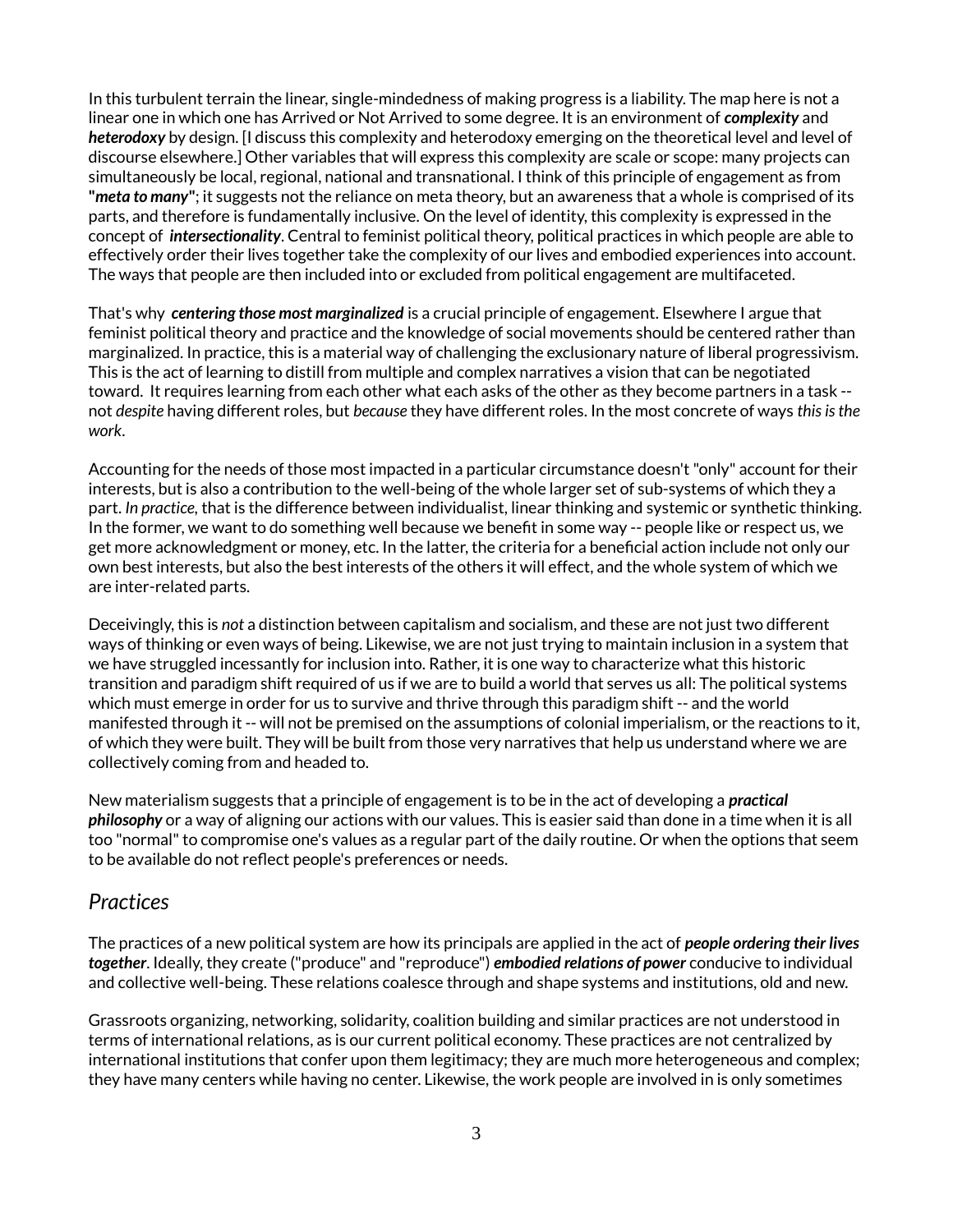determined by a law-based jurisdiction that outlines a polity. Instead, groupings are formed across and between multiple forms of identity such as: linkages from Ferguson to Gaza or between prisoners in Palestine and the U.S.; international networks of peasants; or labor struggles organized across borders along the lines of global trade routes or between variously located parts of a global corporation.

These are practices engaged in by overlapping and interdependent *communities* deciding together what their shared goals are and how they will navigate their ways toward them together from their different locations and vantage points. In political science, the unit of measure is a State that functions in a system of states, navigating by a system of legally defined rights and responsibilities, and to which individual and individual communities are subjected. In a new political supra-system, the state is de-centeredii, and the multiple centers, where there is no center, are the communities of people we are a part of which are struggling to survive and aspiring to thrive. Samir Amin suggests that thinking of this as a practice of "non-party" politics  $m$ ight prove fruitful. $iii$ 

What are the self-sufficiencies and inter-dependencies that will make this possible? What are the new community identities, boundaries, rights, responsibilities and relationships with "other" communities that will need to be carved out of the current system? What are the new ways of understanding ourselves, each other, theory, philosophy, movement, materiality, and politics themselves that allow for more sound ways of living?

The political practice, the way we do that, is to become aware of our own stories, narratives, discourses and those of others. From them, we distill a vision they all share that we can negotiate with each other toward. While many feminist political thinkers speak to this challenge, in the language of Audre Lorde, the intention of these practices should not be mistaken for "a deeper and real need for homogeneity."<sup>iv</sup> Rather, we can bring the intention of learning from each other what it will require, and become partners in that task -- not *despite* having different roles and locations, but *because* we have different histories, experiences and needs.

This is not the stuff of pie-in-the-sky utopias, but hard work. Rather than utopian thinking, it is what Immanuel Wallerstein calls *utopistics*, or the "serious assessment of historical alternatives...involving a close reconsideration of the structures of knowledge and of what we really know about how the social world works." These "serious assessments of historical alternatives" manifest in the group solidarities created when the gaze of the citizen is turned away from the state, and members of communities turn instead toward themselves and each other. Among so many other things, it is also an act of transcending or moving beyond liberal individualism.

These organic practices feed and are fed by an extensive array of political philosophy, theory and practice from within, outside of and across boundaries of the state. This *is* the essence of (U.S.) third-world<sup>v</sup> and transnationalist $v_i$  feminist political theory and the practice of grass roots organizing. A level of deep sophistication exists in how shared goals and ways to work across difference are identified and implemented to create relations of power not premised on domination. These skills sets also permeate practices of broader, lessformalized, more self-regulating communities organizing around, for example, the creation of their own food systems, incorporating everything from urban foraging to community gardens, re-greening food deserts, sourcing urban centers with regional produce and the like.

#### **Learning into coalitional politics**

There are as many barriers to effective participation in coalitional politics as there are specific ways that communities are segregated or isolated from each other based on divisions created by the global economy. Undoing those divisions requires learning how to work across them. A generalized example, useful in some ways and reductive and limited in others that I leave aside for now, includes the specific kinds of differences between people who have a relationship to histories of contemporary political struggle, or any of those specific manifestations today, and those who do not. This differential is often referred to as privilege. Privilege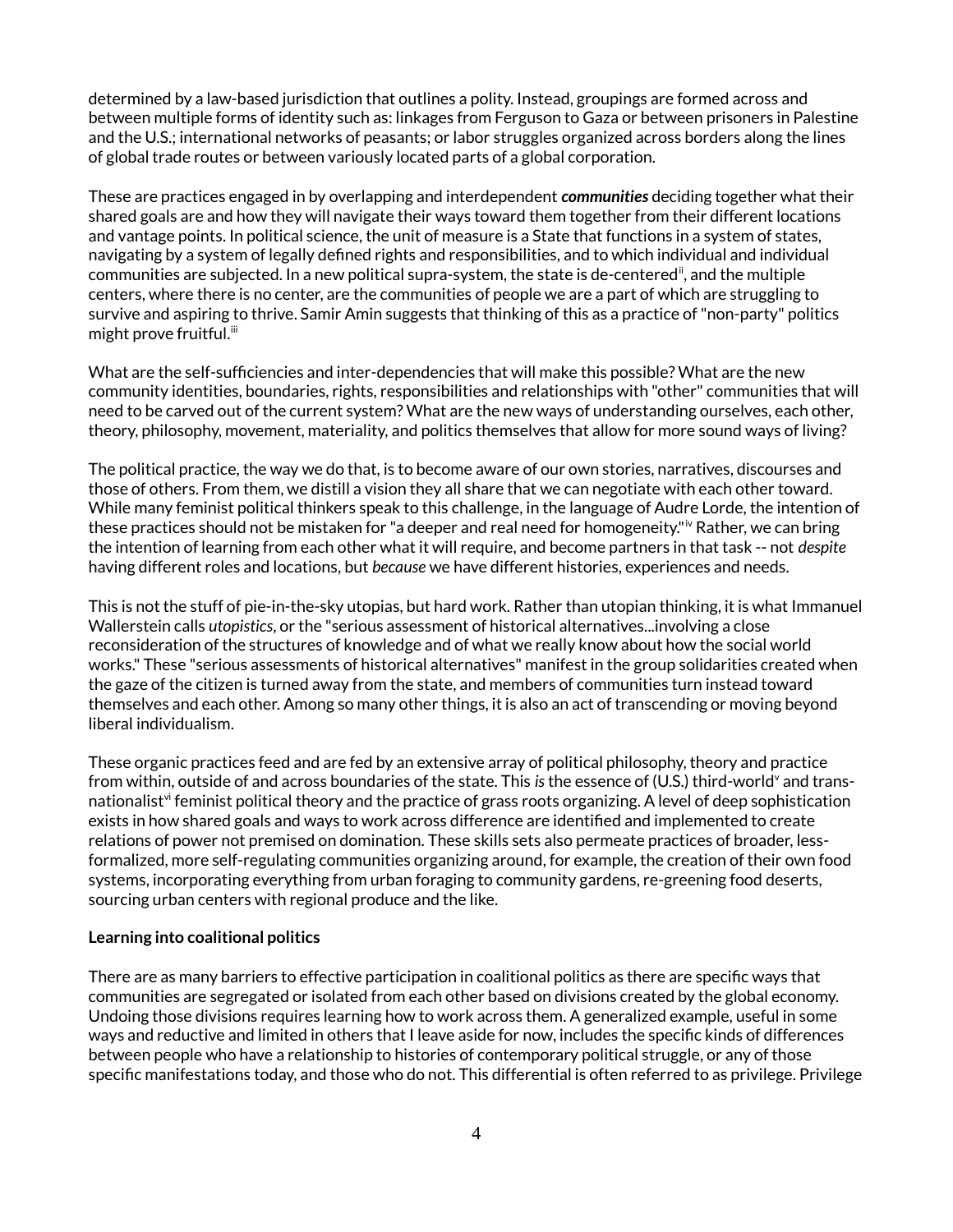releases people from the need to regularly engage in critical thought about our social world and its systemic threat to our individual and collective well-being, and it creates different understandings of history, different perspectives and vocabularies.

Even the term (social) "movement" is used differently by these two (momentarily generalized) groups. In today's popular discourse, a social movement refers to a broader sense of trends that affect the social order. In the broadest sense it might be understood as, for example, the "movement for greener cities". In a narrow sense, social entrepreneurs start their own "movements" with others (of their "tribe"). But historically, in the West the term emerged to describe the urban working class at the advent of industrialization who were determined to help shape the future of work, or *how we order our lives together*. They are the people who fought the long struggle for labor rights -- shorter hours, more benefits, safety precautions -- since industrialization became the status quo. Those movements were joined by the wave of movements from the civil rights era, and internationally occurred alongside national movements for political sovereignty that have also flourished into today's more complex array of "new social movements".

Contemporary social movements bring deeply developed theory and practice from the locations of the most impacted and principles of intersectionality, collaboration, coalition building and implementable principles for working across and between differences. Centering these practices allows them to reside together with the resources from various other centers. The Democratic Party has "know-how" in the experience of governance. The institutional Left brings centuries of strategic thinking and practice for building power. A "transformative organizing model" sits at this intersection already. $^{\rm vi}$  Evolutionists, organizational development, faith-based communities, and on and on bring values, principles and practices to learn more about, challenge, and navigate. I understand this to be the practice that political theorists and philosophers such as Angela Davis, Jodi Dean, Chela Sandoval, Wendy Brown, Trinh Minh-ha, Patricia Hill Collins, and Gloria Anzaldúa and so many others have envisioned with the movements and communities of which they are a part.

### **Subsuming Power?**

The political systems sited in this paper reflect different, contested, and collective aspirations for selfdetermination. Taken together, they can be seen as the manifestation of efforts to "change the world without taking power"<sup>viii</sup>. As such, they do not require a counterpower<sup>ix</sup> or the attainment of (that kind of) power, per se. They do not prioritize pursuit of a new Democratic Party, a new anti-capitalist politics, or a reinvented Left. Returning to Audre Lorde's definition of power, they pursue and prioritize *the ability to seek new ways of being in the world*.

Daily, we watch as international humanitarian law that criminalizes the targeting of civilians by armies and other "outrages upon personal dignity" is ignored with impunity. There is even a "lawfare" campaign attempting to remove these legal constraints on governments' grotesque acts of violence against people resisting domination.<sup>x</sup>

Perhaps this transition from one paradigm to another, and from one political system to many, is not about "winning" power but about that kind of power being absorbed and diffusing into other forms of power. The kinds of work such a fundamental shift requires become viable for more people as basic needs for employment, income, and social services go unmet and prospects for productive political change lose legitimacy.

Waiting for measured concessions, allocated by the current system, which prove insufficient, dwindle, or to be no longer perpetually en route, keeps a focus on the state. However, as people rely on and participate in these systems less, new opportunities open for the kinds of engagement on which new political systems are built. This de-centering of the state potentially reduces, or delays, the demands to democratize institutions tied to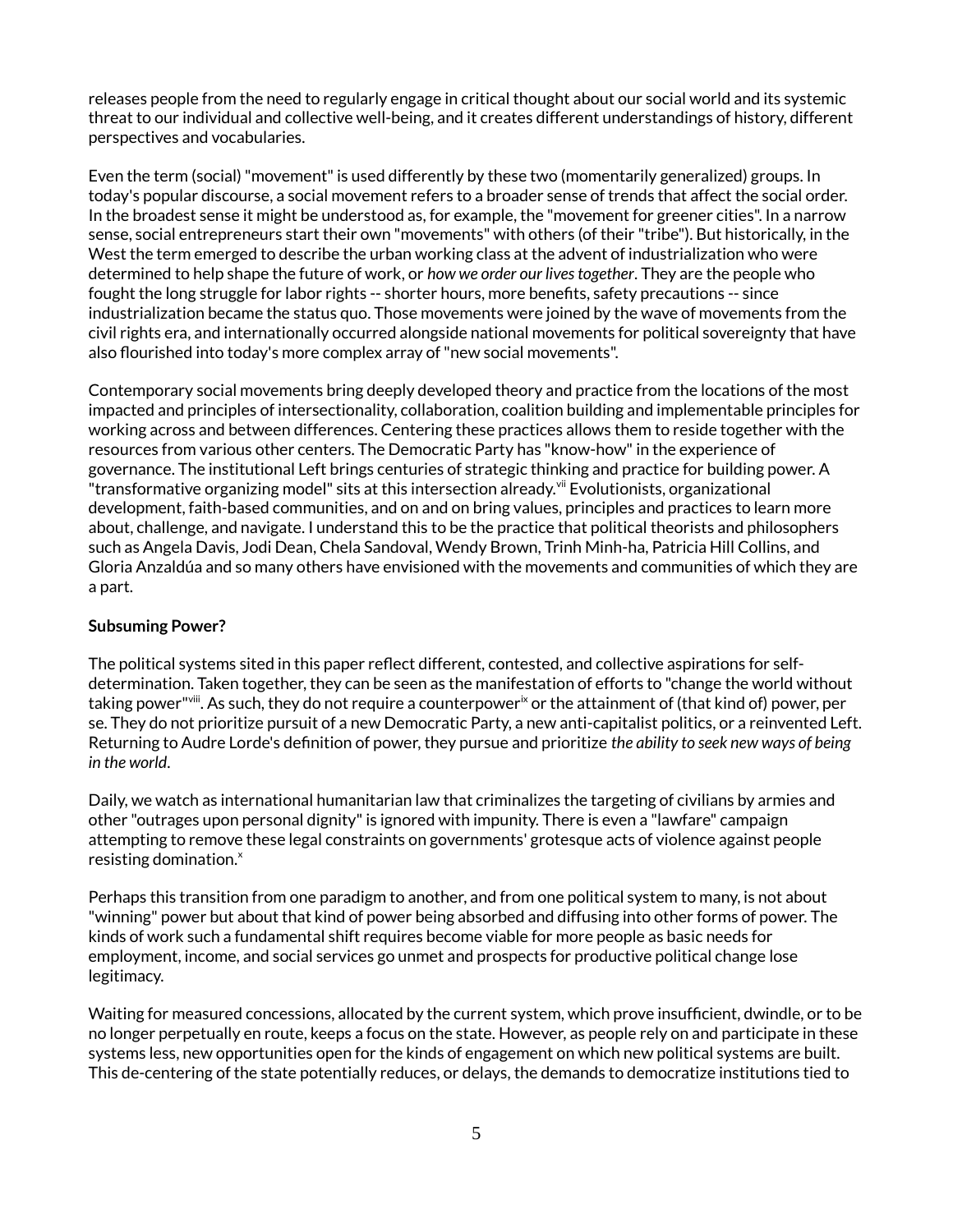national and corporate economic development that elicit such violence from the state (and non-state actors). It also builds the capacity, resilience, infrastructure and coalitional support that has the potential to avoid, reduce and defend against the power of violence and other forms of suppression.

Integral to these dynamics is a shift in ability to define the terms on which they occur -- another formidable source of power held by emergent political systems. For example, the power of corporations over our current political system is in no small part enabled by the ways those corporate interests are interwoven in people's daily life. Not only do people provide the labor for and purchase those products, they listen to advertising and news that confers legitimacy upon those products, and invest in them by keeping our money in banks that loan it to them. The escalation of tensions around the Dakota Access Pipeline ignited a national call to remove money from the banks that provided these loans. Emptying those coffers would shift the terms, and relations of power, without creating individual targets. This is not a protest, but a way to defend and protect ourselves. The concomitant creation of community banks and other financial institutions has a long history, in this country rooted in African American strategies for producing power and access to resources in a political economy organized and separated by race.

These kinds of power become possible in the practice of learning how to share them as well as sharing access to the legitimacy and influence that power confers. It suggests a paradigmatic shift away from wrestling power away from an enemy toward taking collective responsibility for effective and conscious cultural production, or learning how to *be here well*. It does not preclude the need to make demands of the State, defend gains made over time or recently, or to protect what we have together.

#### **Strategies**

The act of engaging effectively in third-order change necessarily requires *distinguishing between actions that transform or reinscribe*, and in what ways. This is a tool for seeking new ways of being in the world. Transformative actions might be non-participation, Aikido-type moves, winning over, etc. Actions which reinscribe power might include reforms, cooption, relying on the nonprofit industrial complex as a third sector, etc.). For example, nonprofit organizations that provide "public" services based on "private" resources may constitute a "third" sector, but don't reflect qualitatively new public/private relations; they rewrite the same systemic oppression in new ways. Projects driven by communities, based on their own needs, can be distinguished and prioritized from other "nonprofits" for the purposes of being able to shape and build longterm strategy.

Another key strategy I see is an emphasis on *resilience building* during this protracted, unstable and often violent and deadly moment. This is about building capacity despite lack of access to resources or forms of influence or power, and against political backlash. Standing Rock offers an unusually explicit example of this, even though it's not an example played out over an extending time period, which is so often the case. Nonetheless, an incredible expression of the mechanism, or function, of resilience occurred when the U.S. Army Corps of Engineers announced that they would close the lands the camps were on to public access. Rather than dissolving under that pressure, the generation of elders and established Sioux leadership stepped back and went home as the younger generation rekindled the fires at the camp over the winter. Significant internal cohesion and infrastructure backed by legal support, media attention, donated money and resources, and the role played by the U.S. veterans all contributed to this momentous resilience. Obviously it is yet to be seen how this particular political battle will end. But it would already have finished if it were not for the incredible joining of forces, institutional capacity, and resilience building.

The effects of this resilience extend beyond the camps themselves. There is collaboration between Standing Rock and the Movement for Black Lives<sup>xi</sup>. The ability to house, feed, coordinate and provide medical, legal and media for such actions is astounding, and now there are that many more people with new skills in this area. Moves to defund banks, interrupt other pipelines and broaden support for other Indigenous struggles are all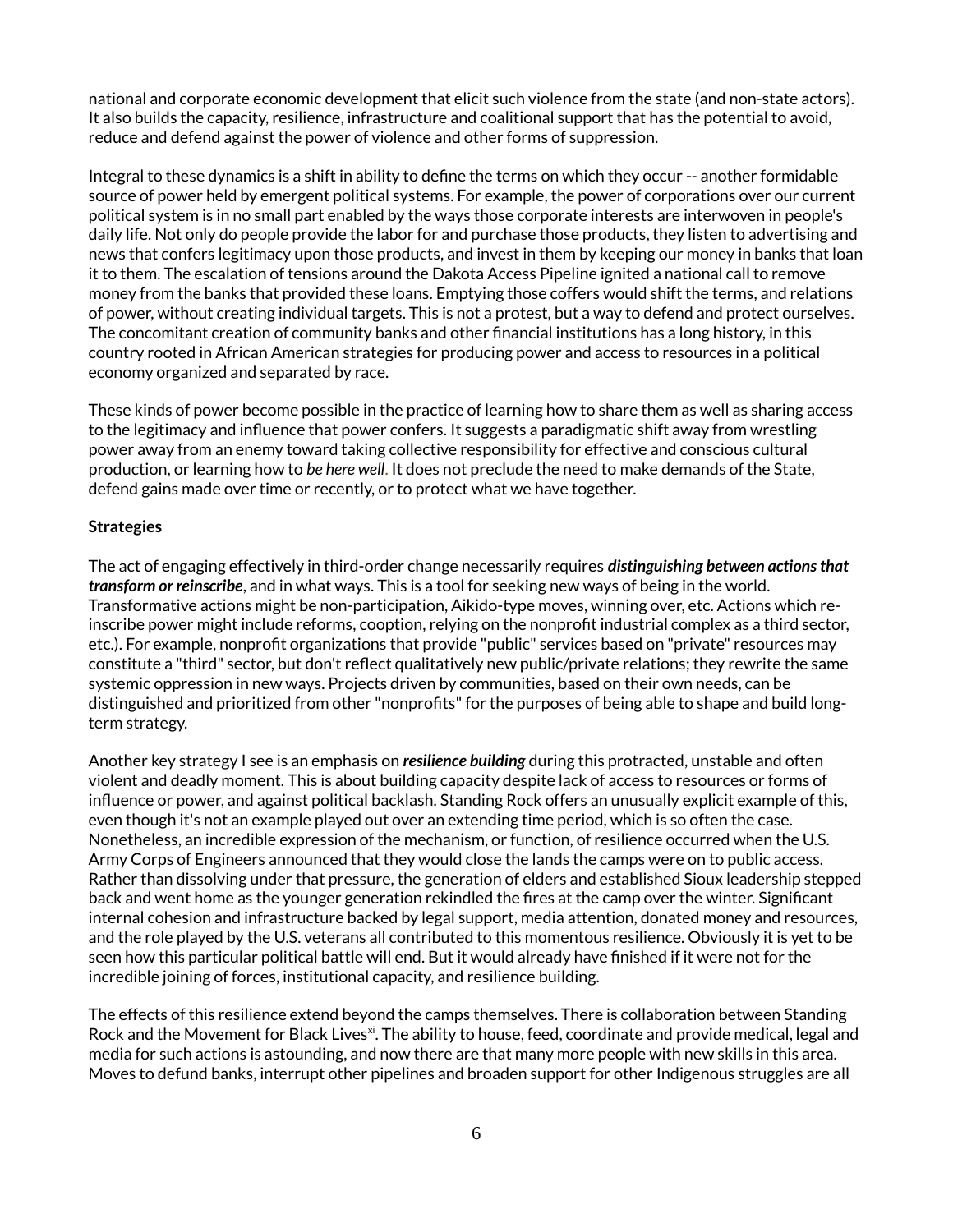stronger now. We know the violence that vigilante groups, private "security forces" and governments are capable of. The extent to which we will be able to develop strategies that lower these risks is yet to be seen.

There are also *short- and long-term considerations*. In *After Liberalism,* Immanuel Wallerstein makes a case for basing strategies and practices on an assessment of the specific roles of the state. He starts by acknowledging that, historically, the state has been "*par excellence* the reformer's instrument for helping people cope." He clarifies that this does not mean it has been the only or perhaps even principle function, and that it has not been the only coping mechanism. Nonetheless, this fact justifies attempts intelligently directed by ordinary people to get states to act in particular ways. And despite the growing difficulty of this task, states can still "increase or diminish suffering through their allocation of resources, their degree of protection of rights, and their interventions in social relations between different groups". To suggest that people no longer bother with what their state does is folly, and he doesn't believe that many people will turn away completely from an active concern with the actions of their state.

However, he emphasizes that making things a little better (or a little worse) for everyone is *all* states can do. While it matters a lot in the short run, he argues that it matters "not at all in the longer run." In the project of affecting the massive transition of the whole world-system he understands the state as a major obstacle rather than a major vehicle for action.

Based on this assessment, he sees it as effective to work at the local and at the "world level", but not at the level of the national state: "It is of use to pursue objectives for the very short run or for the long run, but the middle run has become ineffective because the middle run supposes an ongoing, well-functioning historical system."

It is compelling to resist the validity of this analysis for two reasons. Firstly, it requires accepting that we now live in a world "where liberal values no longer hold sway and where the existing historical system is incapable of ensuring that minimal level of personal and material security that is required for its own acceptability (not to speak of its legitimation)". Secondly, it's a complicated strategy to implement. He concludes that no longer having an objective of state power as a focus, all those who have been left out in the present world-system have the task "to ensure the creation of a new historical system by acting at one and the same time very locally and very globally."<sup>xii</sup>

## *Institutions*

In what Wallerstein calls the historical system, the field of institutions at play has been understood to exist within the realm of international relations. They were historically state institutions bound together by an international infrastructure, financial, legal and otherwise, conferring legitimacy not only on individual states, but on the state system itself. This system, at both the national and international levels, becomes less recognizable over time.

To say much here would be outside the scope of this paper. It is relevant however, to point to a few important trends. One is the *blurring of lines between the public and private sectors* taking place on every level of state governance. At the federal level, there has been growing awareness and concern about the role of PACs, lobbies, and major corporations in the workings of government and elections.

Related in complex ways that reflect neoliberal shifts in the global economy over the last decades, this blurring of the private and public sectors is also seen in the emergence of hybrid nonprofit organizations, public school systems that include privately owned charter schools, and private foundations funding social services traditionally funded by the government. Likewise, mass-based organizing and social movements express increasingly complex sets of social relations within, across and despite both national and international borders. On the international level, migration and the growing phenomena of statelessness add to this complexity.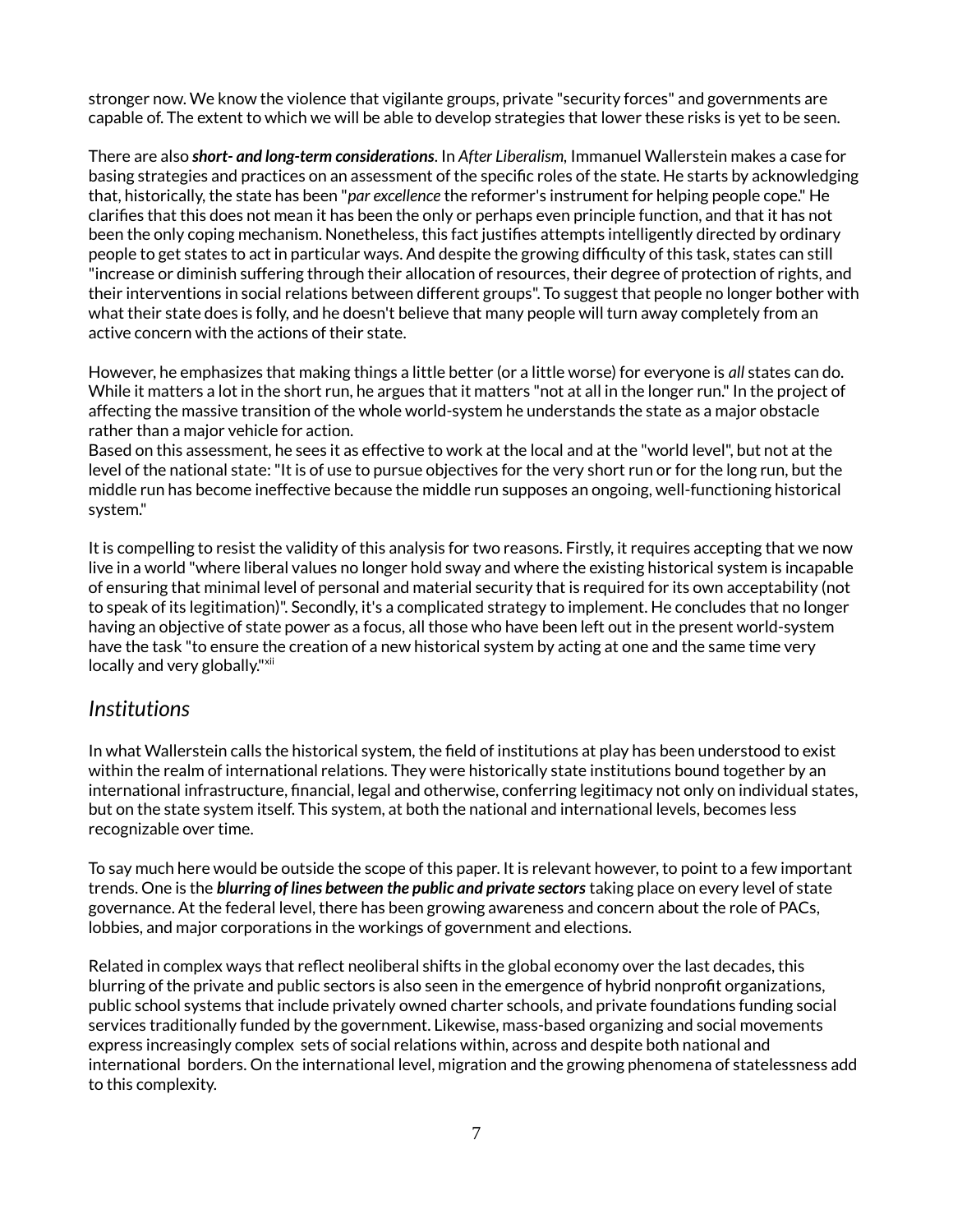Another trend de-centering the role of the state is the *shift in the geographic locus of power exacerbating contradictions, divisions and tension between rural and urban spaces*. This phenomena is correlated in significant and complex ways with shifting demographic trends and race relations in this country. For the purposes of this paper, I will highlight the municipal-level, mass-based organizing of Right to the City and takethe-land back projects. Based in urban areas that are linked nationally and transnationally with other similar projects, they address the root causes of and building solutions for inter-related issues of gentrification, dislocation, homelessness and public land use. However, the larger constellation of movement organizations supporting this work are at the forefront of the struggle for democracy in the myriad ways it may manifest and in the face of conservative forces now said to be using the strategies of the left to hinder transformative change.

Another way power is shifting to urban centers is exemplified in an ideological battle spreading to cities across the U.S. over whether to recognize the "discovery" and conquest of the continent as Columbus Day or Indigenous Peoples' Day. I juxtapose this phenomena with the rash of escalated rural white hate-based institutions re-emerging in the wake of the election process and moving at a disturbing pace. Bolstered by the behavior, language and stated intentions of the president-elect, their initiatives seem to be in response to the growing size, increasing political power and racial demographics of urban areas.

In this context, institutional stakeholders of all types and scale are part of a surge in building *local* energy sources and economies, complex *regional* food networks, *transnational* organizing on peasant and labor rights, and myriad ecological issues including climate change. Of course, these are just a few examples.

Finance capital, corporate/political bonds, organized white supremacists, NGOs, non-state military, regional community-based trade across state lines, and networks of community- and mass-based building projects are just some of the actors redefining the political landscape, making it difficult to rely on a topography of International Relations, despite the continued roles of the state system.

There are many other ways that the changing nature of institutions could be understood to great benefit. This is sufficient, however, to make the point that if overlapping and interdependent communities of various sizes, scales and identities are understood as the building blocks of the next historic system, then the "institutionalization" of this complexity would be a natural goal or desired outcome. Those interlinking practices and outcomes *become* the field of systems in which we are working. And those social systems are connected to, and interdependent on, the eco-systems and other systems they are recognized to be a part of (or not).

Paradoxically, it may also be that the nature of this political work does not require the same kind of institutionalization. In *Postcapitalist Politics,* J.K. Gibson-Graham writes about how the globalization of feminist politics has its ground not in international institutions, or even unity, but in ubiquity.<sup>xiii</sup>

Implicit in the process of institution building described here is that the pursuit of democracy, as a way in which people order their lives together, is not limited to particular kinds of institutions that are tied to national economic development. On the contrary, it is present in the ways and locations that people are able to win the struggle for it:

How to democratize any particular anti-democratic organization... is a question that can be answered in concrete form only through the process of an actual democratic struggle within each such organization. In this sense, radical democracy is different from utopianism. It does not seek to impose a preconceived model; such impositions always turn out to be anti-democratic, however democratic the model itself may be. It means the beginning of a struggle on democratic principles, a process from which new forms of organization emerge. Such a struggle can be begun in *any* organization, at *any* economic or technological level. xiv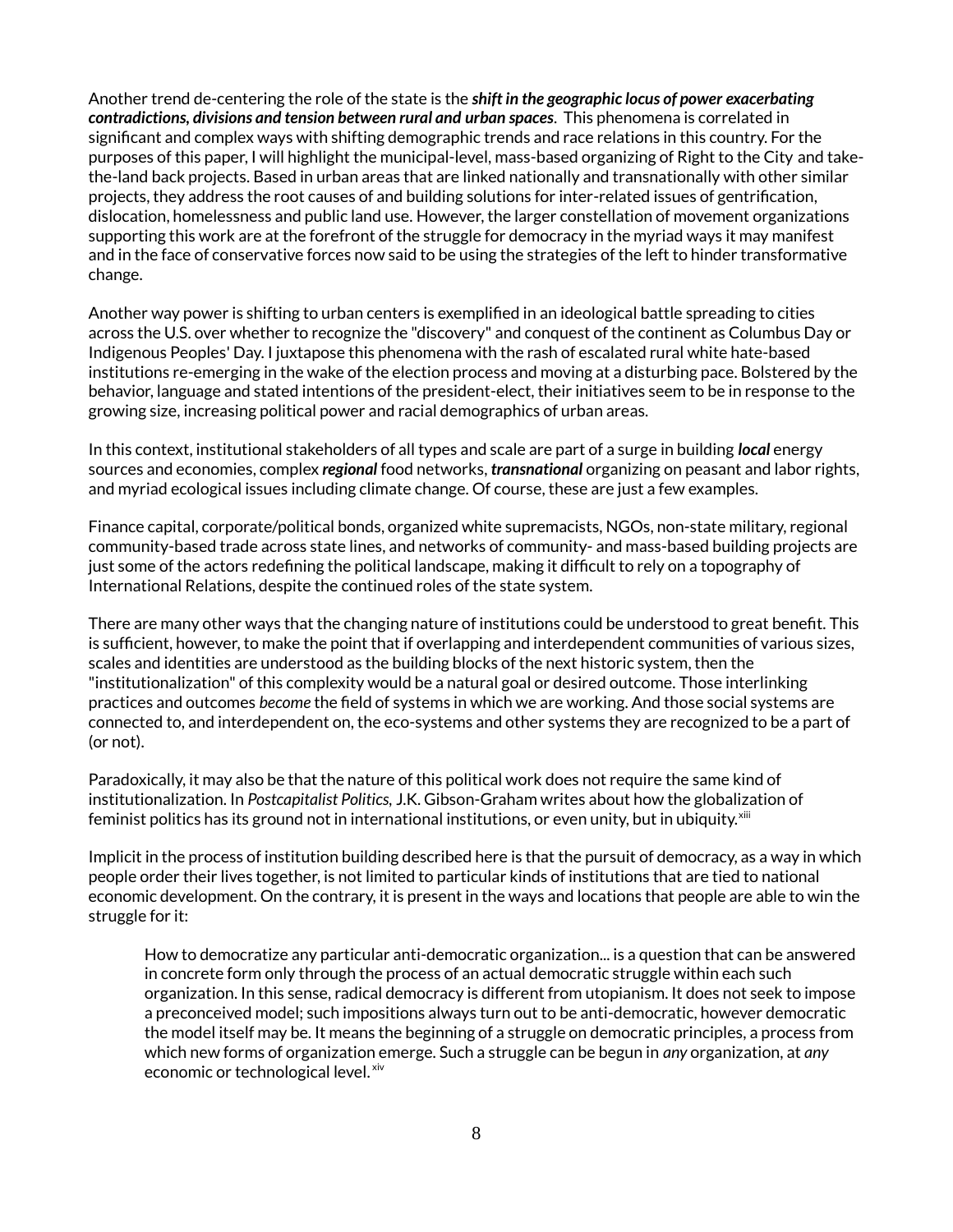Broadening the type and number of institutional actors in these political processes sheds new light on assumptions that governance is synonymous with government. Management of state systems is already deeply overlaid and interwoven with new expressions of co-creation, stewardship, and other forms of political responsibility.

The next political systems will not emerge out any one organized political group, but out of the ability of communities to identify and decipher together how institutions can order their lives such that they are able to seek new ways of being in the world. Pursuing such an amorphous project is a generative act, the product of which emerges out of the ways we shape our lives, relationships and economies.